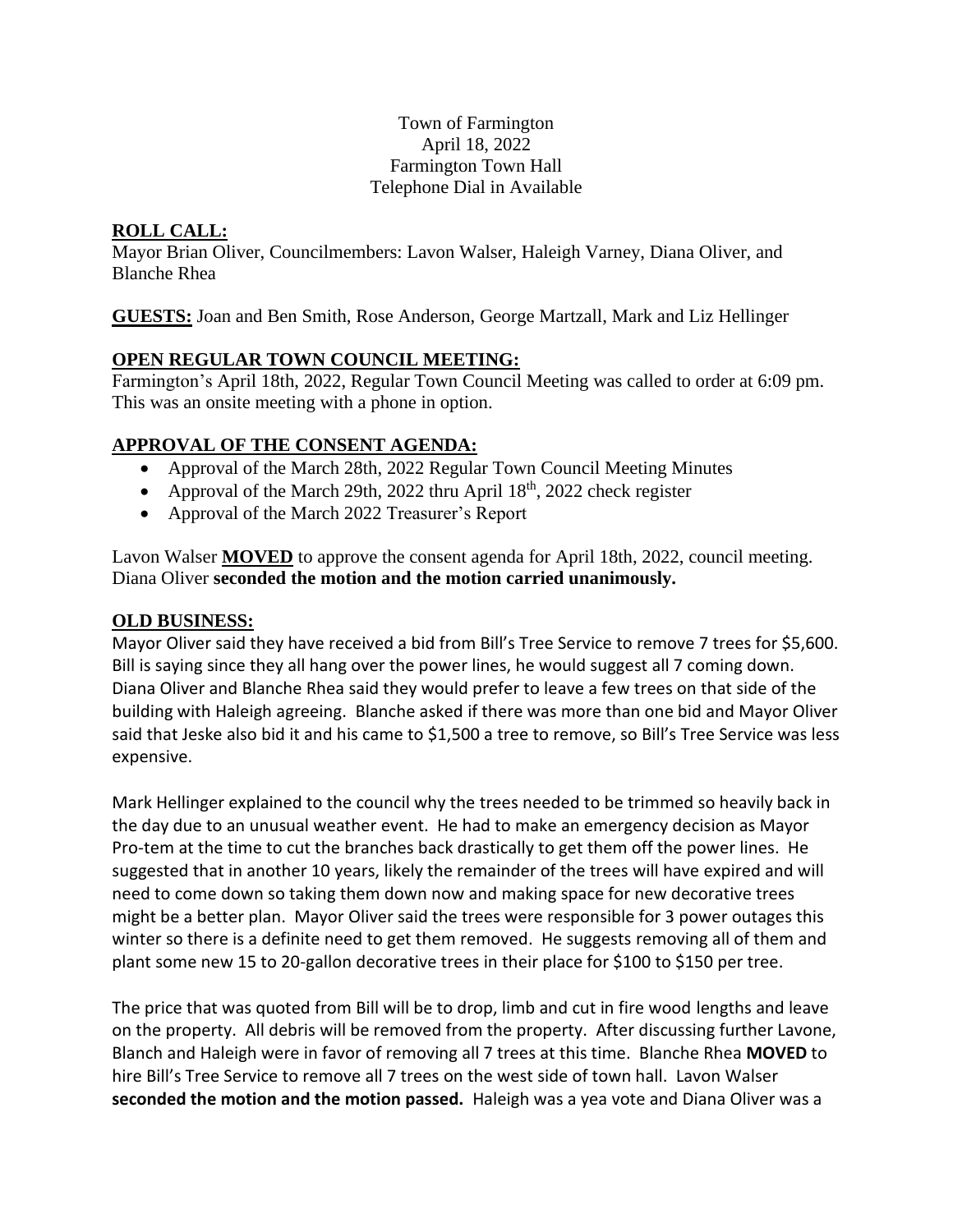nay vote.

#### **NEW BUSINESS:**

Council Position #4 is vacant and Farmington resident Ben Smith is interested in occupying the seat. Ben provided some details about how he came to Farmington and why he had an interest in the position. Council asked Ben a series of questions. At the conclusion of the question and answer session, council was unanimous in appointing Ben Smith to council Position #4. This will be a short and full term to expire in  $12/25$  and Ben will need to come to town hall and complete the "Oath of Office".

The street and current expense levies are needing to be placed on Primary Election Ballot to be voted on in August. Cody has provided two differing draft resolutions one asks for all voted funds to be place into the street levy or option two is to swap the amounts that have traditionally been asked for in the current expense and street levies. Option 2 would ask for \$15,000 to support the street levy and \$8,000 to support the current expense levy.

Because the street fund is so low, the current expense levy funds would be used to transfer to the street levy to prop it up this next year. In 2020 the street fund was at break even and in 2021 with the current expense levy failing, the street levy became insolvent. If the levies are not passed in 2022, the street fund will run negative and there will need to be drastic changes made to the street program. The levies are the only funds available to provide services in the street fund so it is crucial that they pass. Council was in support of swapping the requested amounts and placing both levy ballot measures on the 2022 Primary Election ballot. Lavon Walser **MOVED** to approve the Levy Resolution 408-22 placing the levies onto the Primary Election ballot for 2022 vote to be collected in 2023. Haleigh Varney **seconded the motion and the motion carried unanimously.** 

#### **MAYOR COMMENTS:**

Mayor Oliver said the Mayor Pro-tem rotation has been scrambled so they will start over with the position #1 having this responsibility for 6 months starting May  $1<sup>st</sup>$ . Lavon Walser will be Mayor Pro-tem from May  $1<sup>st</sup>$  to October 31<sup>st</sup>, 2022.

Mayor Oliver has reached out to Code Enforcement Officer Tina Coe several times but hasn't heard anything back. He asked Sheriff Myer to also help with contacting her. If there is no contact before too long, they will need to recruit a new code enforcement officer so they can take care of the numerous outstanding issues in town.

Keltic Engineering sent their contract for review and signatures, there are a couple of small text changes. If council would like to move forward with Keltic Engineering to provide professional consulting services on the sewer and water systems, Mayor Oliver will need approval from council to sign the contract. Blanche Rhea **MOVED** to authorize to allow Mayor Oliver to sign the engineering services contract on behalf of the town. Lavon Walser **seconded the motion and the motion carried unanimously.** 

Mayor Oliver explained the first order of importance will be replacing the sewer lift station pumps since these have been the main source of expenditures due to repairs in the prior years.